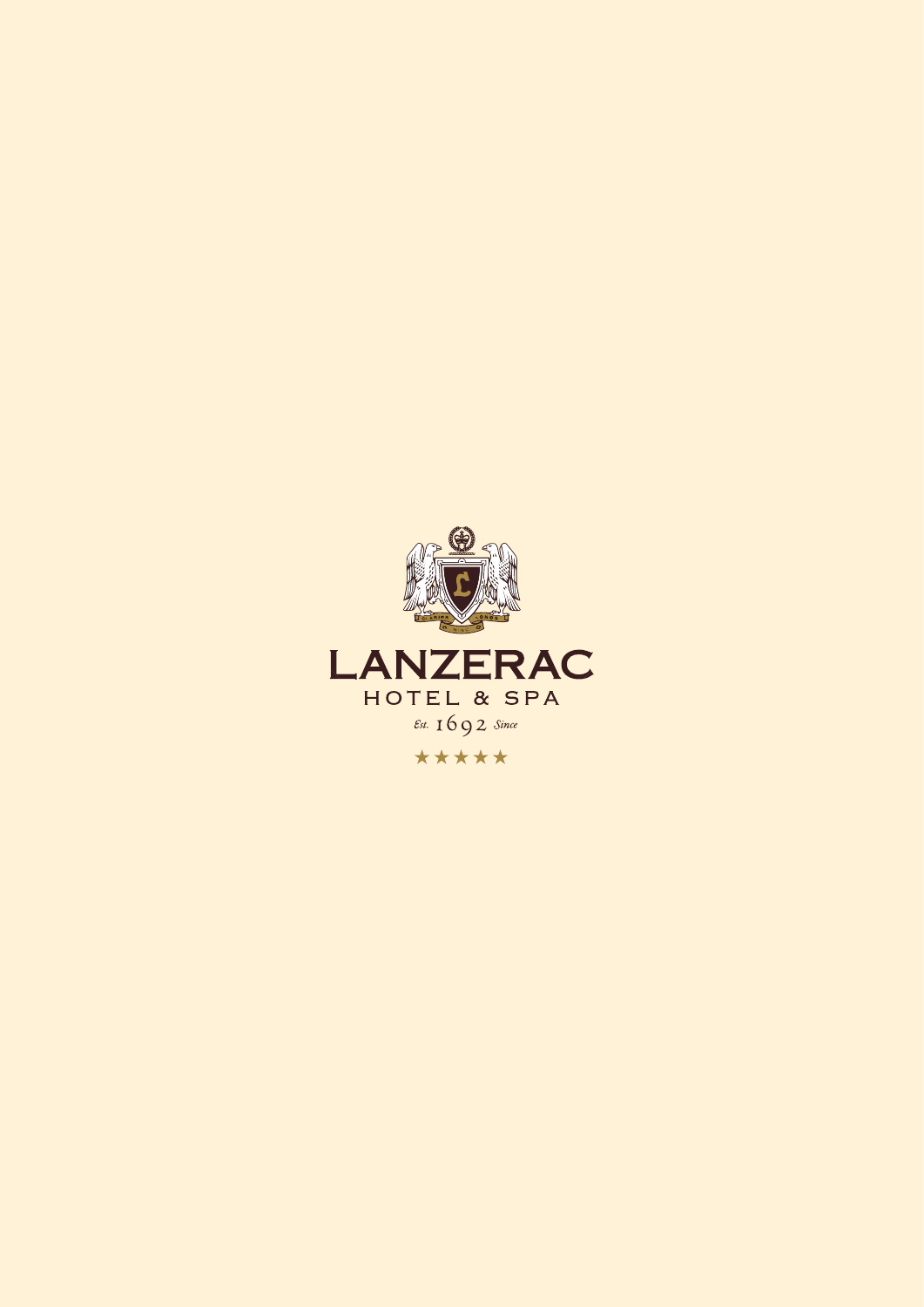

 $~\sim$ Salads ~

# POACHED EGG & CURED BACON CAESAR SALAD

*With Baby Cos, Anchovy Butter, Wine Dunked Pecorino & Ciabatta Slice* R 80

# SHAVED PARMA HAM & COMPRESSED MELON

*With Baked Feta, Balsamic Reduction, Herb & Wild Rocket Salad* R 90

## AVOCADO, SESAME & MARINATED CHICKEN SALAD

*With Bulgur Wheat, Rosa Tomatoes, Cucumber, Coriander & Honey Dressing* R 85

# FYNBOS HONEYED APRICOT & ASH ROLLED GOATS CHEESE SALAD

*With English Spinach, Toasted Seeds, Mange Tout & Granadilla Dressing* R 120

#### HEIRLOOM TOMATOES & BUFFALO MOZZARELLA SALAD

*With Micro Basil, Mozzarella Cream, Balsamic Caviar & Parmesan Crisps* R 110

## CURED DUCK BREAST BILTONG SALAD

*With Candied Beets, Blackened Corn, Spring Onions, Pickled Mushrooms & Smoked Guava* R 115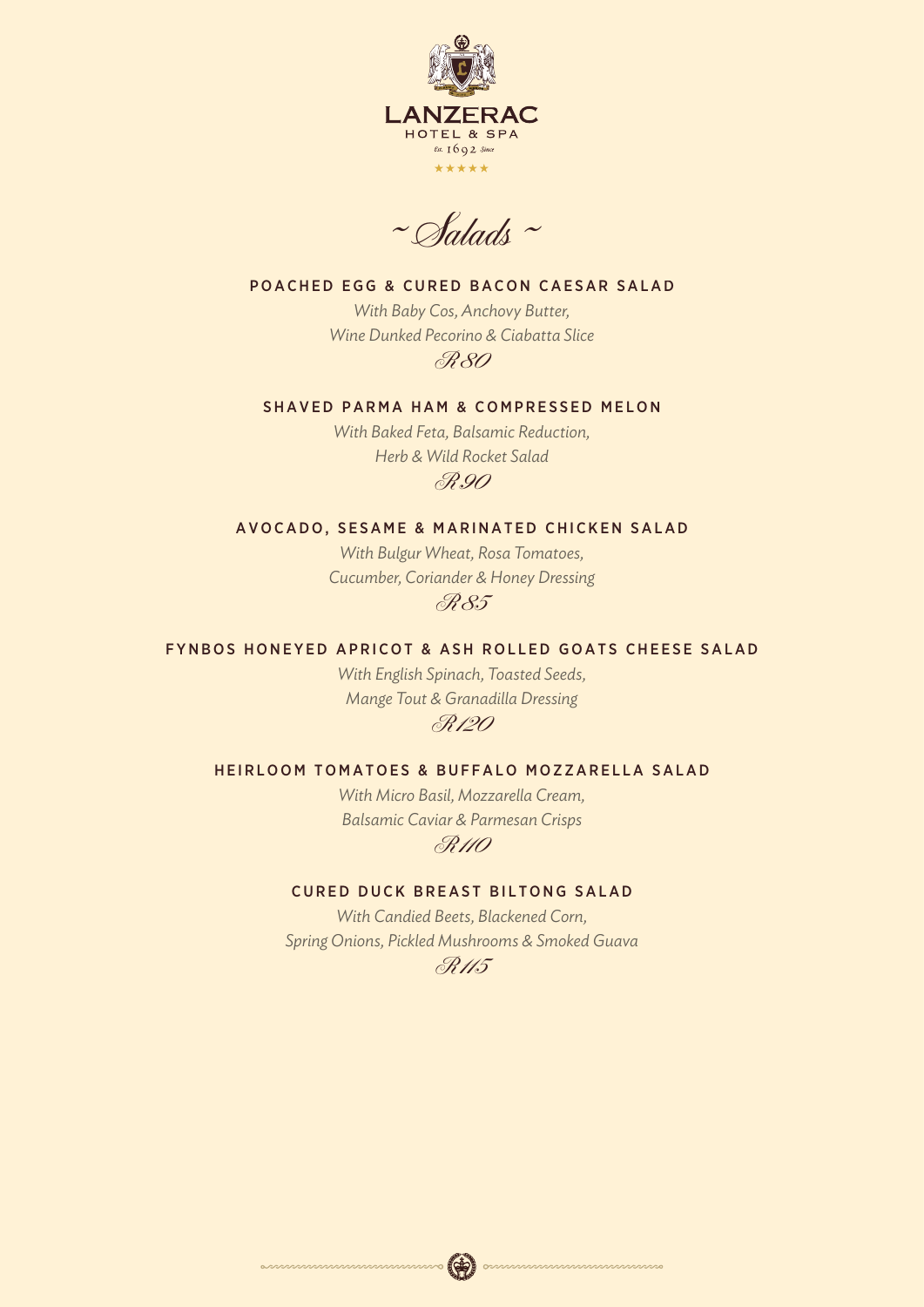

 $~\sim$ Starters ~

# SEARED YELLOWFIN TUNA NICOISE

*With Split Beans, Sweet Potato Crisps, Whipped Egg Yolk, Sun-Dried Tomato & Olive Tapenade* R 130

# STEAK TARTARE & SMOKEY CORNED BEEF

*With Truffled Pea Mousse, Shimeji Mushrooms, White Balsamic Onions, Parmesan & Cured Egg Yolk* R 140

# CRISP PATAGONIA SQUID

*With Charred Aubergine Puree, Micro Salad, Lemon Aioli & Shaved Roots* R 110

> SOUP OF THE DAY *Served with Fresh Artisan Bread* R 80

# LIGHTLY SMOKED SNOEK BUTTER

*With Pickled Papaya, Cauliflower Florets, Flaked Herring & Herb Salad with Dried Rooibos Sponge* R 95

# CITRUS CURED SALMON TROUT

*With Cucumber Jelly, Rainbow Radish & Dill Salad with Beetroot Emulsion* R 105

# 6 LARGE SALDANHA BAY OYSTERS

*On The Rocks with Tabasco, Lemon Wedges & Freshly Ground Pepper* R 160

 $\mathbf{Q}$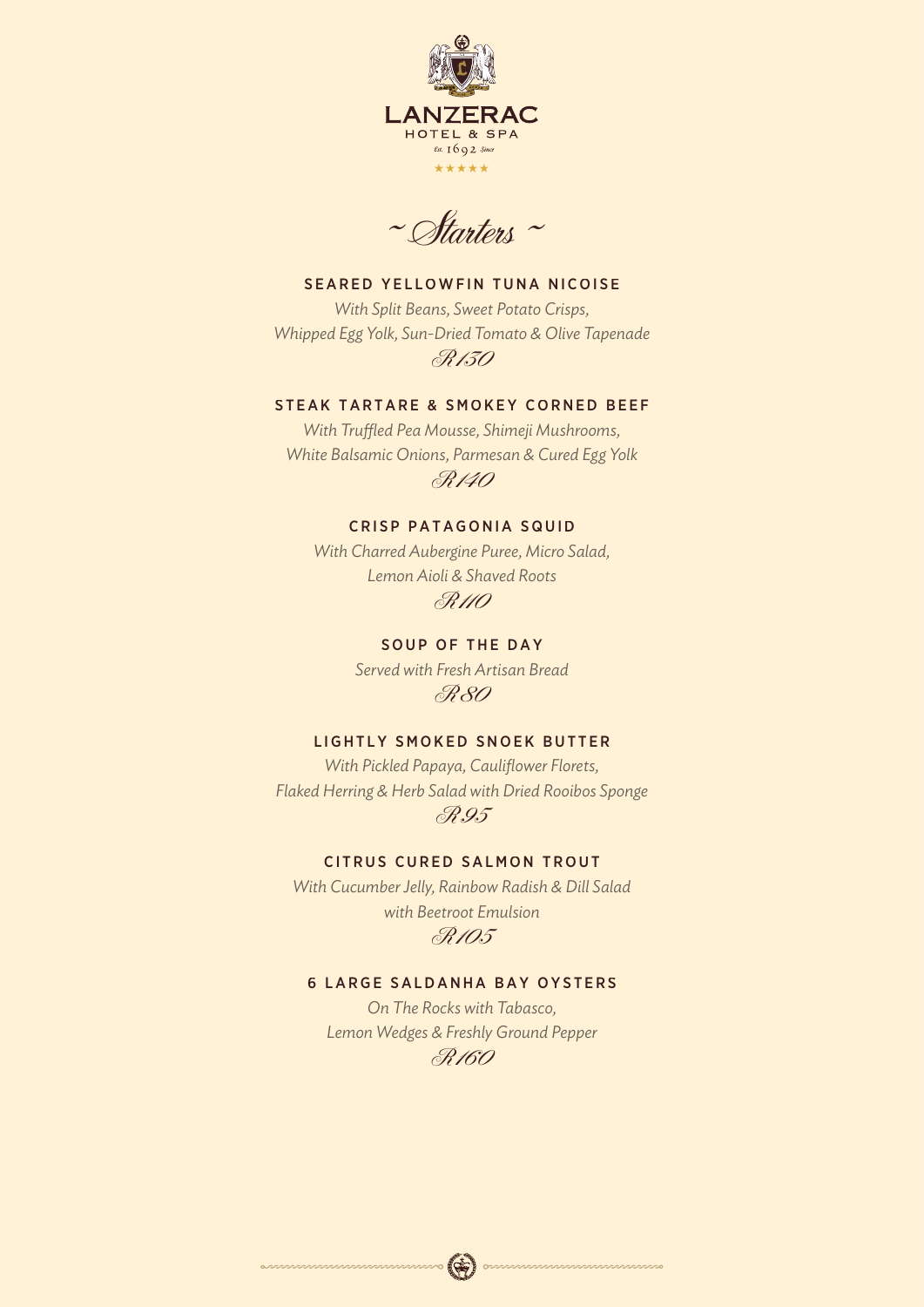

 $~\sim$  Light Meals  $~\sim$ 

TENDER ROAST CHICKEN, BACON MAYO, RED ONION & **MATURE CHEDDAR SANDWICH** 

*On Toasted Sour Dough with Rustic Cut Chips & Side Salad* R 85

### PRAWN & ZUCCHINI RIBBON TAGLIATELLE

*With Rosa Tomatoes, Fresh Chilli, Torn Basil Leaves, Lime & Coconut Sauce* R 160

# BEETROOT, FETA & ORANGE RAVIOLI

*With Parmesan Cheese, Asparagus String, Fresh Orange Cream, Nut & Seed Crumble* R 130

## CAPE BOBOTIE BAKED IN PHYLLO

*With Curry Spiced Stone Fruit, Butternut & Coriander Salad* R 100

#### SMOKED MOZZARELLA STUFFED BEEF BURGER

*On Sesame Roll with Shredded BBQ Pork, Tangy Mayo, Spiced Avocado Guacamole & Chunky Onion Ring in Batter* R 140

*Lanzerac Gourmet Burger With Cured Bacon, Tomato Ginger Jam, Rocket & Rustic Cut Chips* R 120

 $\mathbb{Q}$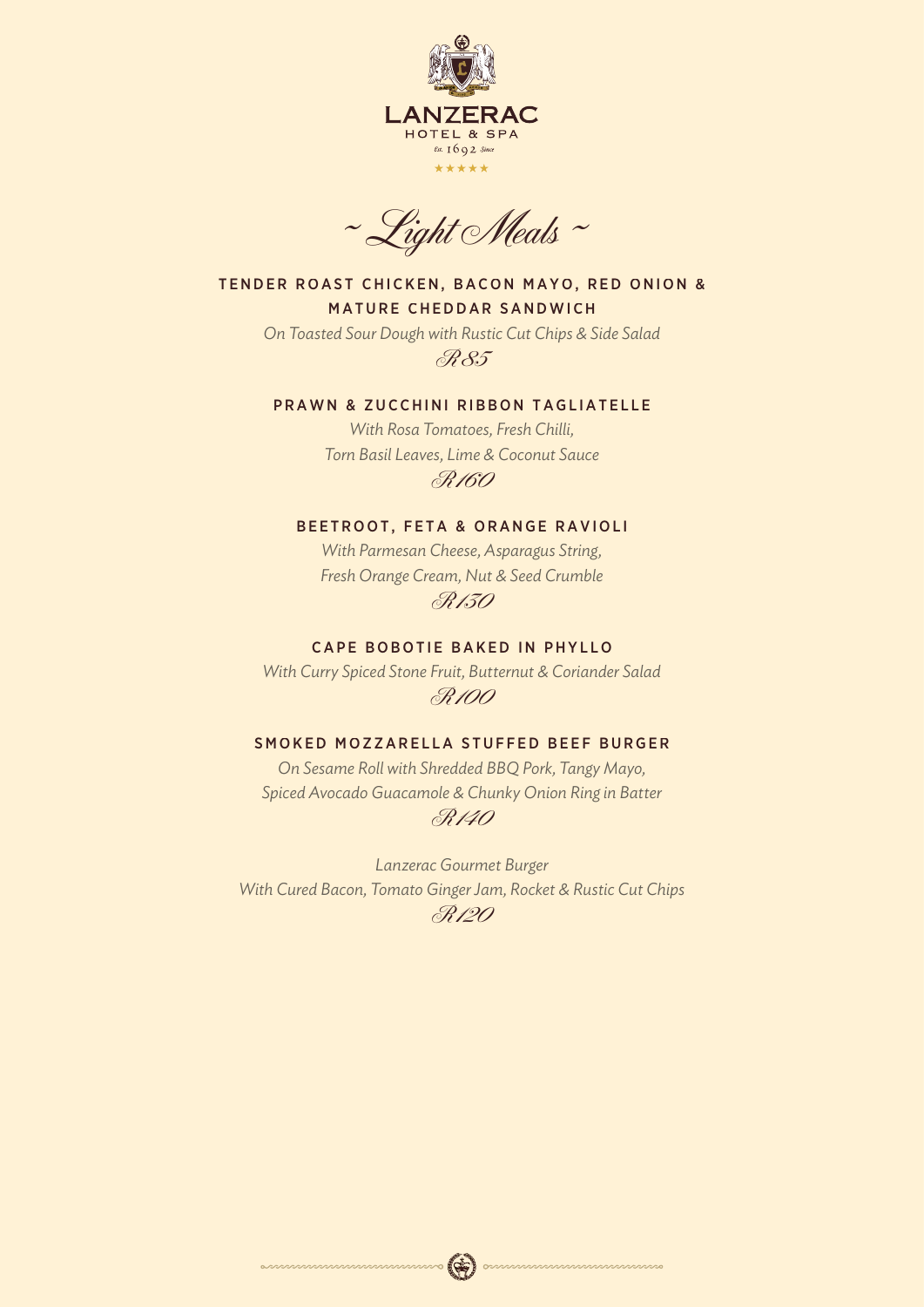

 $~\sim$  Mains  $~\sim$ 

FLAKED BLACKENED SALMON *On Pea, Avocado & Basil Risotto, Rainbow Beetroots & Roast Orange Compote* R 225

# FYNBOS HONEY GLAZED PORK BELLY

*With Creamed Potato, Salt Roast Organic Cabbage, Grilled Corn Salad, Rind Crisps, Coriander & Apple Gel* R 185

# PAN-FRIED LINEFISH WITH MARINATED MUSSELS

*With Butternut Vetkoek, Cauliflower Mousse, Coconut Curry Vinaigrette, Courgette, Burnt Leek & Herb Salad* R 180

# FRESH HAKE IN A CRISPY BEER BATTER

*With Rustic Carrot Chips, Grapefruit Crushed Peas, Tartar Sauce & Beetroot Atchar* R 150

### SLOW BRAISED LAMB & APRICOT CURRY

*With Lentil Biryani, Coriander Yoghurt, Courgette & Red Onion Bhaji* R 160

 $~\sim$  From the Grill  $~\sim$ 

*200g Aged Sirloin Steak with Peppercorn & Merlot Cream <sup>m</sup>* - R 200 *400g Ribeye on the Bone with Béarnaise Sauce 200g Fillet of Beef with Cabernet Onion Jus Cutlets of Lamb with Thyme, Tomato & Olive Jus Pork Ribs with Rosemary, Fynbos & Cider Glaze* - R 360 - R 240 - R 230 - R 200

*(All Served with Charred Baby Onions, Rainbow Carrots & Spinach Mousse & Choice of Potato Fondant, Potato Gratin, Creamed Potatoes or Tomato, Pecorino & Rocket Salad)*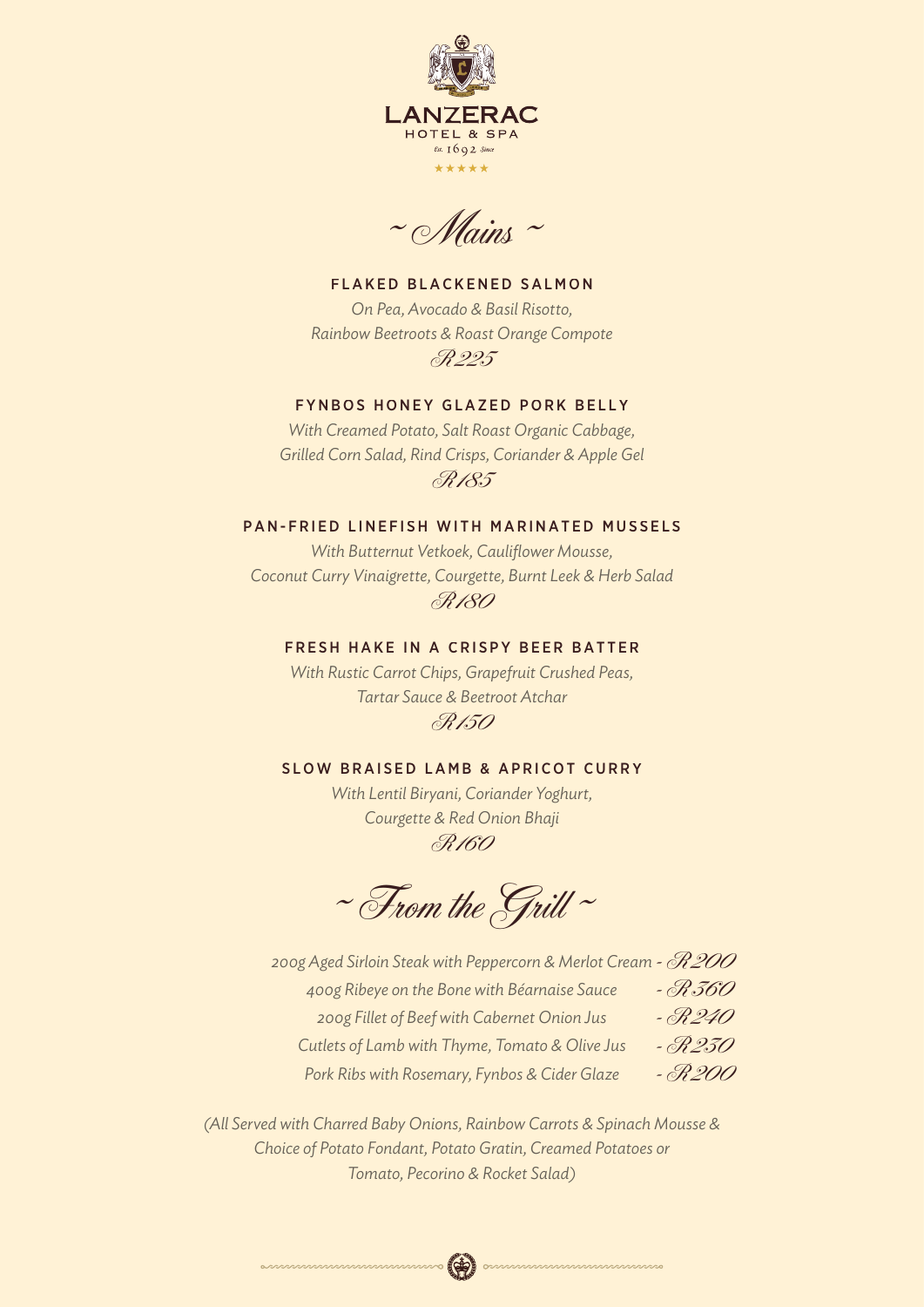

 $~\sim$  Kiddies Fare  $~\sim$ 

MINI GOURMET BURGER *Choose Between a Beef or Chicken Burger With Cheese & Rustic Cut Chips* R 85

BEEF BOLOGNAISE *With Spaghetti Pasta, Grated Parmesan & Fresh Basil* R 90

# HOME-MADE MOZZARELLA CHICKEN NUGGETS

*With Chunky Tomato Sauce & French Fries* R 75

**GRILLED FISH OF THE DAY** 

*With Crushed Peas, Creamed Potatoes & Carrot Chips* R 100

# SWEET & STICKY CHICKEN STRIP SALAD

*With Rosa Tomatoes, Greek Feta, Baby Gem Lettuce & Creamy Dressing* R 80

> $\left( \Phi \right)$  $\infty$